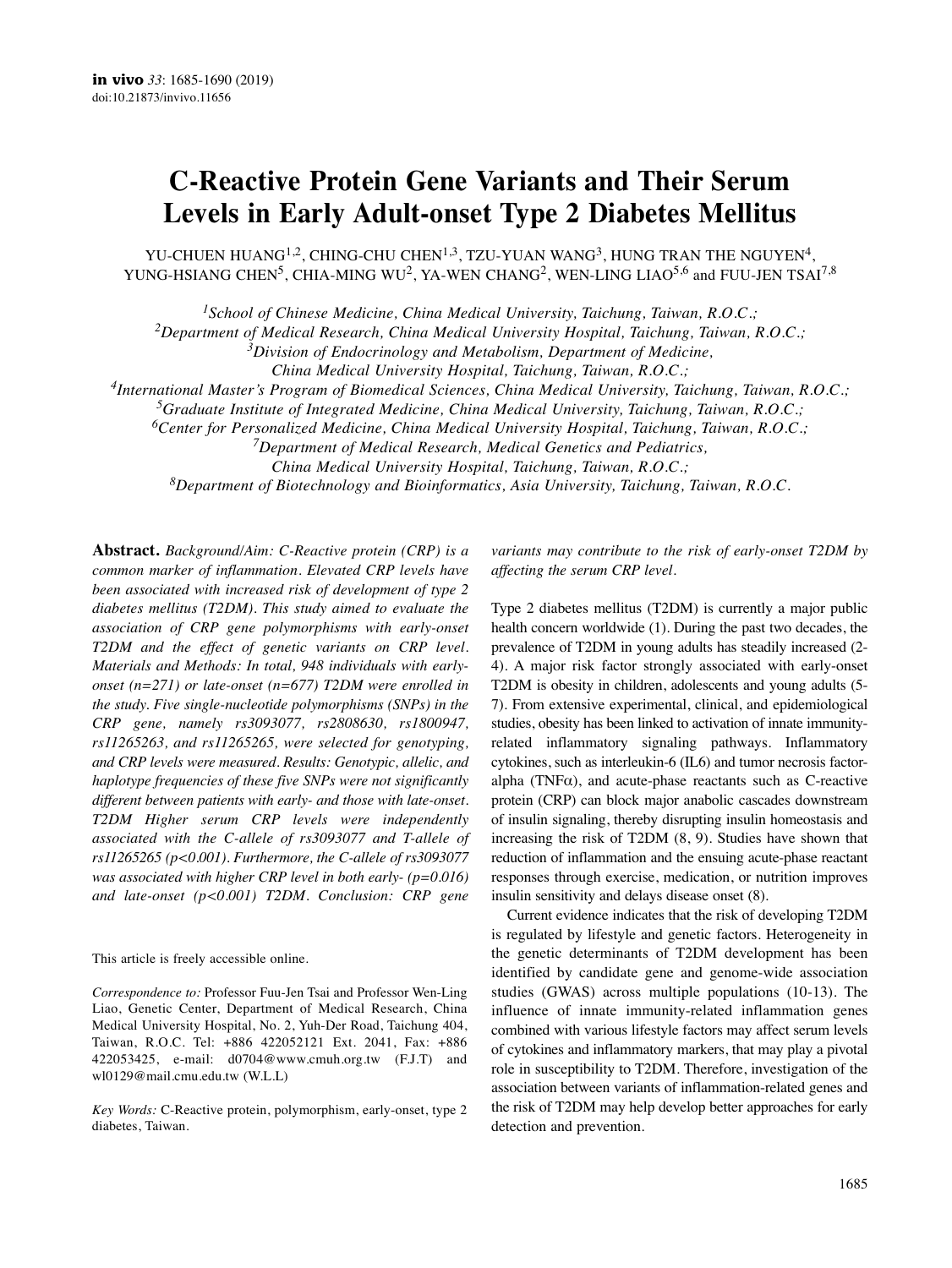|                           |                                   | Early-onset $(n=271, 28.6 %)$ | Late-onset $(n=677, 71.4\%)$ | $p$ -Value |
|---------------------------|-----------------------------------|-------------------------------|------------------------------|------------|
| Gender $(\% )$            | Male                              | 158 (58.3)                    | 321 (47.4)                   | 0.002      |
| Age (years)               | $Mean \pm SD$                     | $50.7+9.2$                    | $62.6 \pm 8.4$               | < 0.001    |
| Diabetic duration (years) | $Mean \pm SD$                     | $12.1 \pm 8.8$                | $8.2 \pm 6.2$                | < 0.001    |
| BMI $(kg/m2)$             | $Mean \pm SD$                     | $25.4 \pm 4.2$                | $25.0 \pm 3.6$               | 0.231      |
| Waist to hip ratio        | $Mean \pm SD$                     | $0.91 \pm 0.06$               | $0.92 \pm 0.07$              | 0.013      |
| Glu-AC $(g/dl)$           | $Mean \pm SD$                     | $145.6 \pm 42.2$              | $144.5 \pm 42.9$             | 0.721      |
| Insulin $(\mu U/ml)$      | $Mean \pm SD$                     | $15.0 \pm 12.9$               | $15.2 \pm 17.3$              | 0.824      |
| HbA1c $(\%)$              | $Mean \pm SD$                     | $8.03 \pm 1.50$               | $7.91 \pm 1.47$              | 0.291      |
| $CRP$ (mg/l)              | $Mean \pm SD$                     | $0.26 \pm 0.42$               | $0.34 \pm 1.01$              | 0.093      |
| DR, $n$ $(\%)$            | Present                           | 57(27.4)                      | 112(22.2)                    | 0.139      |
| $ACR$ , n $(\%)$          | $<$ 30 mg/g                       | 173 (67.6)                    | 388 (59.4)                   | 0.067      |
|                           | $30-300$ mg/g                     | 62(24.2)                      | 205(31.4)                    |            |
|                           | $>300$ mg/g                       | 21(8.2)                       | 60(9.2)                      |            |
| eGFR, $n$ $(\%)$          | $>90$ ml/min/1.73 m <sup>2</sup>  | 189 (69.7)                    | 371 (54.8)                   | < 0.001    |
|                           | 60-90 ml/min/1.73 m <sup>2</sup>  | 63(23.2)                      | 200(29.5)                    |            |
|                           | $< 60$ ml/min/1.73 m <sup>2</sup> | 19(7.0)                       | 106(15.7)                    |            |

Table I. Characteristics of patients with type 2 diabetes mellitus at entry, grouped by age of onset (early: <45 years; late:  $\geq$ 45 years).

ACR: Albumin-to-creatinine ratio; BMI: body mass index; DR: diabetic retinopathy; eGFR: estimated glomerular filtration rate; Glu-AC: fasting glucose; HbA1c: hemoglobin A1c; CRP: C-reactive protein.

Recent evidence from linkage and GWAS studies has implicated a region of chromosome 1q21-23 encompassing the *CRP* gene with risk of T2DM development in various ethnic populations (14-16). CRP, a common marker of inflammation, is an acute-phase reactant regulated by cytokines, predominantly IL6 and TNFα. CRP plays a critical role in T2DM by its action on pancreatic β-cells and is thought to be an early risk factor for T2DM (17). *In vitro* studies have shown an association between the serum level of high-sensitivity CRP and β-cell dysfunction and insulin resistance (18, 19). Moreover, elevation of high-sensitivity CRP in diabetic patients has been associated with an increased risk of diabetic vasculopathy (18, 20-22). Furthermore, several single-nucleotide polymorphisms (SNPs) in the *CRP* gene have been reported to be associated with serum CRP level, insulin sensitivity, and T2DM incidence (23). Based on these observations, we investigated the association between variants of the *CRP* gene and earlyonset T2DM in the Han Chinese population of Taiwan.

### **Materials and Methods**

*Patient and data collection.* In total, 948 patients with T2DM (age >20 years) from the China Medical University Hospital in Taiwan were enrolled in the study, and informed consent was acquired from all patients. Diabetes was diagnosed based on the patient medical records and fasting plasma glucose level using the American Diabetes Association Criteria (24). Patients with type 1 diabetes, gestational diabetes, and maturity-onset diabetes of the young were excluded from this study. According to the age recommended by the American Diabetes Association for T2DM screening in adults, patients with type 2 diabetes were segregated into two subgroups: (i) early-onset diabetes (n=271; age at diagnosis, at least 20 years but less than 45 years) and (ii) late-onset diabetes (n=677; age at diagnosis, 45 years or more). Data regarding age, sex, duration of disease, weight, height, and circumference of waist and hip (waistto-hip ratio) of each patient were obtained from questionnaires. Blood samples for genomic DNA isolation were collected by venipuncture, and serological tests, including fasting glucose, hemoglobin A1c, and CRP, were performed at the time of enrollment. The study was approved by the Medical Ethics Committee of the China Medical University Hospital, Taichung, Taiwan (approval number: CMUH103-REC2-071) and performed according to the tenets of the Declaration of Helsinki for research involving human subjects.

*SNP selection and genotyping.* Five SNPs of *CRP* gene rs3093077, rs2808630, rs1800947, rs11265263, and rs11265265 (positions: 159709846, 159711078, 159713648, 159740727, and 159743766 bp, respectively) were selected from the Illumina Hap550K chip (12), which has been used previously for GWAS in the Han Chinese population of Taiwan. SNPs were selected by applying the following criteria: (i) a threshold minor allelic frequency in the HapMap CHB population of 0.10 for tag SNPs; and (ii) a genotyping score  $\geq 0.6$ , as recommended by the manufacturer (Illumina, Inc., San Diego, CA, USA) to ensure a high genotyping success rate. In order to avoid redundancy, markers with pairwise  $r^2$  correlations  $\geq 0.8$  for any selected marker were not genotyped. Deviation from the Hardy– Weinberg equilibrium was not observed for any SNP. For genotyping, all blood samples were de-identified prior to analysis, and only the project investigator had access to the link for individual identities. Laboratory personnel involved in genotyping were blinded to the age at diabetic onset of the study patients. Genomic DNA was extracted from peripheral blood leukocytes using Genomic DNA kit (Qiagen, Valencia, CA, USA), and genotyping was performed using an allele-specific extension and ligation assay (Illumina) according to the manufacturer's instructions.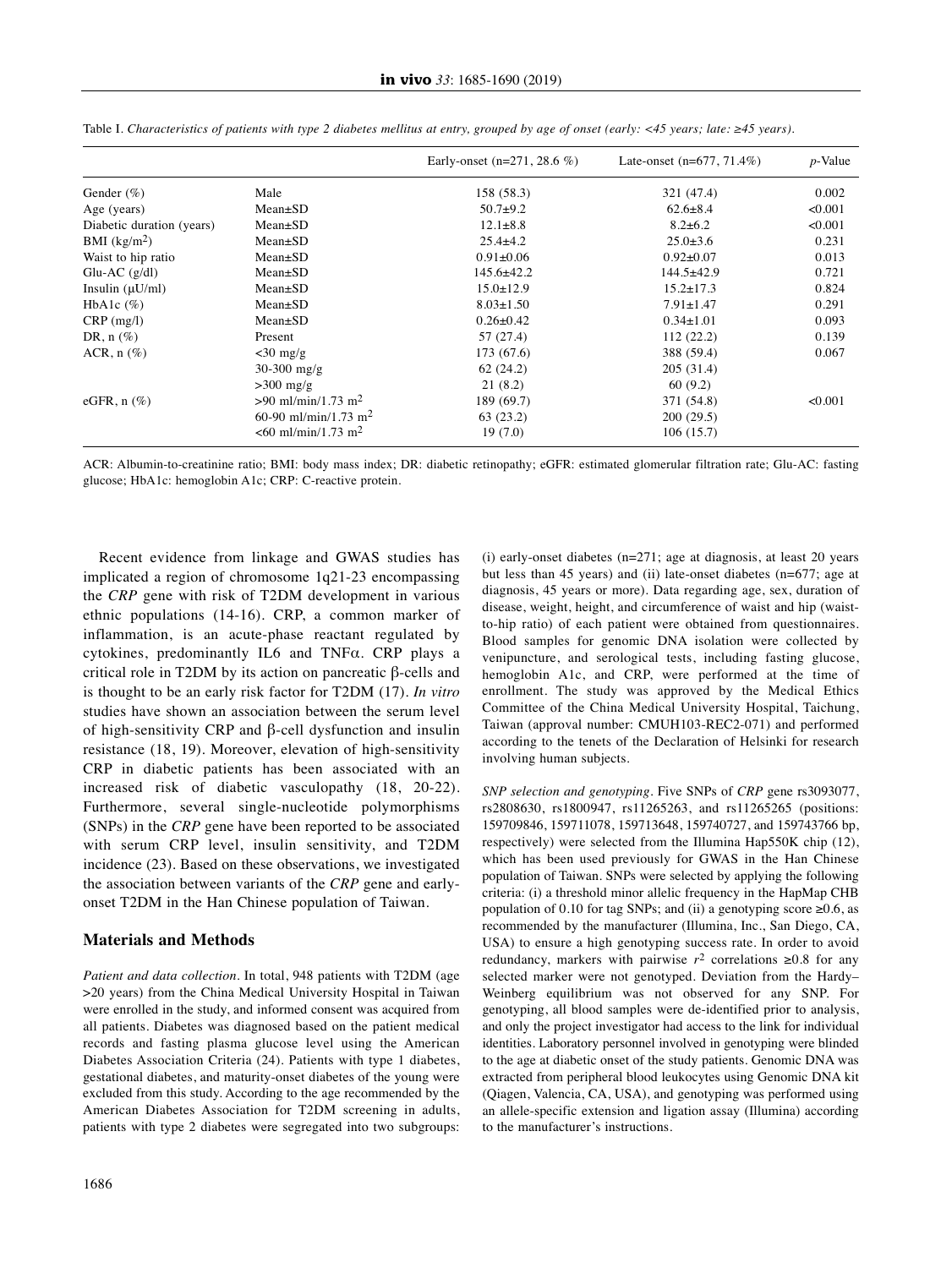| <b>CRP</b><br><b>SNP ID</b> |                                                                   | Early-onset<br>$N(\%)$ | Late-onset<br>$N(\%)$ | $p$ -Value <sup>a</sup> | OR (95% CI)b      | $p$ -Value <sup>b</sup> |
|-----------------------------|-------------------------------------------------------------------|------------------------|-----------------------|-------------------------|-------------------|-------------------------|
| rs3093077                   | A/A                                                               | 172(63.5)              | 465 (68.7)            | 0.271                   | $1.00$ (ref)      |                         |
|                             | A/C                                                               | 86(31.7)               | 188 (27.8)            |                         | $1.24(0.91-1.69)$ | 0.178                   |
|                             | ${\rm C/C}$                                                       | 13(4.8)                | 24(3.5)               |                         | $1.46(0.73-2.94)$ | 0.281                   |
| Allele                      | A                                                                 | 430 (79.3)             | 1118 (82.6)           | 0.100                   | $1.00$ (ref)      |                         |
|                             | $\mathsf{C}$                                                      | 112(20.7)              | 236 (17.4)            |                         | $1.23(0.96-1.59)$ | 0.100                   |
| rs2808630                   | T/T                                                               | 189 (69.7)             | 449 (66.3)            | 0.573                   | $1.00$ (ref)      |                         |
|                             | $\mathrm{T}/\mathrm{C}$                                           | 75(27.7)               | 206 (30.4)            |                         | $0.87(0.63-1.18)$ | 0.365                   |
|                             | C/C                                                               | 7(2.6)                 | 22(3.2)               |                         | $0.76(0.32-1.80)$ | 0.526                   |
| Allele                      | $\mathbf T$                                                       | 453 (83.6)             | 1104(81.5)            | 0.294                   | $1.00$ (ref)      |                         |
|                             | $\mathsf{C}$                                                      | 89 (16.4)              | 250 (18.5)            |                         | $0.87(0.67-1.13)$ | 0.294                   |
| rs1800947                   | C/C                                                               | 225(83.0)              | 559 (82.6)            | 0.744                   | $1.00$ (ref)      |                         |
|                             | $\mathrm{C/G}$                                                    | 44 (16.2)              | 109(16.1)             |                         | $1.00(0.68-1.47)$ | 0.988                   |
|                             | G/G                                                               | 2(0.7)                 | 9(1.3)                |                         | $0.55(0.12-2.58)$ | 0.443                   |
| Allele                      | $\mathsf{C}$                                                      | 494 (91.1)             | 1227(90.6)            | 0.722                   | $1.00$ (ref)      |                         |
|                             | G                                                                 | 48 (8.9)               | 127(9.4)              |                         | $0.94(0.66-1.33)$ | 0.722                   |
| rs11265263                  | C/C                                                               | 165(60.9)              | 393 (58.1)            | 0.725                   | $1.00$ (ref)      |                         |
|                             | $\ensuremath{\mathcal{A}}\xspace/\ensuremath{\mathcal{C}}\xspace$ | 92 (33.9)              | 246 (36.3)            |                         | $0.89(0.66-1.20)$ | 0.451                   |
|                             | A/A                                                               | 14(5.2)                | 38(5.6)               |                         | $0.88(0.46-1.66)$ | 0.688                   |
| Allele                      | $\mathsf{C}$                                                      | 422 (77.9)             | 1032(76.2)            | 0.445                   | $1.00$ (ref)      |                         |
|                             | A                                                                 | 120(22.1)              | 322 (23.8)            |                         | $0.91(0.72-1.16)$ | 0.445                   |
| rs11265265                  | C/C                                                               | 129(47.6)              | 320 (47.3)            | 0.400                   | $1.00$ (ref)      |                         |
|                             | C/T                                                               | 109(40.2)              | 293 (43.3)            |                         | $0.92(0.68-1.25)$ | 0.600                   |
|                             | T/T                                                               | 33(12.2)               | 64 (9.5)              |                         | $1.28(0.80-2.04)$ | 0.301                   |
| Allele                      | $\mathbf C$                                                       | 367 (67.7)             | 933 (68.9)            | 0.613                   | $1.00$ (ref)      |                         |
|                             | T                                                                 | 175 (32.2)             | 421 (31.1)            |                         | $1.06(0.85-1.31)$ | 0.613                   |

Table II. Genotypic and allelic frequencies of C-reactive protein (CRP) gene variants for patients with early and late-onset type 2 diabetes mellitus.

OR: Odds ratio; CI: confidence interval. <sup>a</sup>Chi-squared test comparing patients with early-onset type 2 diabetes with late-onset type 2 diabetes. bLogistic regression model, univariate analyses.

*Statistical analyses.* The distributions of genotypic and allelic frequencies of the polymorphisms in patients with early-onset (age <45 years) and late-onset (age ≥45 years) T2DM ware analyzed using the chi-squared or Fisher exact test for differences in proportions. Odds ratios (OR) were calculated for associations with genotypic and allelic frequencies with a 95% confidence interval (CI) using unconditional logistical regression. The effect of the *CRP* gene SNP genotype on serum CRP level was analyzed using a general linear regression model after logarithmic transformation of CRP data. All statistical analyses were conducted using IBM SPSS Statistics 22 (IBM Co., Armonk, NY, USA), and *p-*values of less than 0.05 (two-sided) were considered significant.

## **Results**

In our database, 28.6% (n=271) of patients had early-onset T2DM (mean age at diagnosis=38.6±4.7 years), and 71.4% (n=677) had late-onset T2DM (mean age at diagnosis= 54.47±6.4 years). Clinical and biomedical parameters of patients with early-onset and late-onset T2DM are compared in Table I. We recorded a higher number of men, younger individuals, longer disease duration, and lower percentage of those with an estimated glomerular filtration rate <60 ml/min/1.73 m<sup>2</sup> in those with early-onset T2DM. None of the observed characteristics, including body mass index, waist-to-hip ratio, and serological marker levels (*i.e.* fasting glucose insulin, hemoglobin A1c, and CRP), in this study showed significant differences between these two groups. Furthermore, no significant differences in prevalence of diabetic retinopathy and albumin-to-creatinine ratio were observed.

In order to identify SNPs associated with early-onset T2DM, five SNPs within *CRP* were genotyped. The genotypic and allelic frequencies of these five polymorphisms were not significantly different between patients with early-onset and late-onset T2DM (Table II). Furthermore, we investigated the association between the CRP haplotype and susceptibility to early-onset T2DM, and no significant difference was found (Table III).

The effect of genotype on serum CRP level was also investigated (Table IV). A significant effect (both *p<*0.001) of the C-allele of SNP rs3093077 and T-allele of SNP rs11265265 on elevation of serum CRP level was observed in multivariate regression analysis after adjusting for gender, DM duration, and BMI. In addition, we stratified the patients with T2DM according to early- or late-onset, and the Callele of rs3093077 was significantly associated with elevation of serum CRP level in both the early- and lateonset groups (*p=*0.016 and *p<*0.001, respectively). However,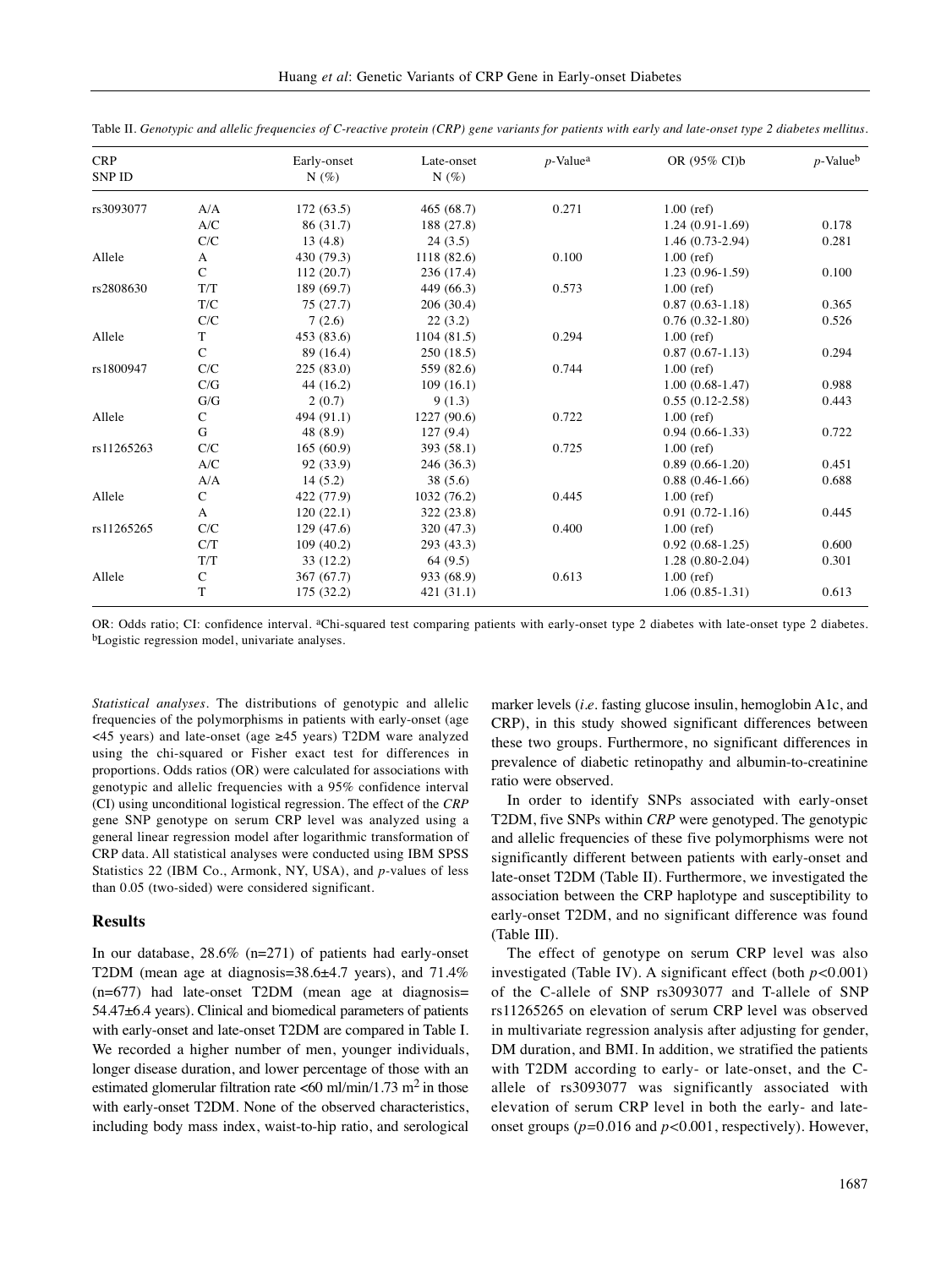| Haplotype*   | Early-onset, $N$ (%) | Late-onset, $N(\%)$ | OR $(95\% \text{ CI})^{\text{b}}$ | $p$ -Value <sup>a</sup> |
|--------------|----------------------|---------------------|-----------------------------------|-------------------------|
| <b>ATCCC</b> | 243 (47.6)           | 596 (46.6)          | $1.00$ (ref)                      |                         |
| ATCAC        | 52(10.2)             | 147(11.5)           | $0.87(0.61-1.23)$                 | 0.426                   |
| ATGAC        | 48 (9.4)             | 127(9.9)            | $0.93(0.64-1.33)$                 | 0.683                   |
| <b>ACCCT</b> | 73 (14.3)            | 217(17.0)           | $0.83(0.61-1.12)$                 | 0.215                   |
| <b>CTCCT</b> | 94 (18.4)            | 192(15.0)           | $1.20(0.90-1.60)$                 | 0.213                   |

Table III. *Haplotype analysis of gene encoding C-reactive protein (CRP).*

OR: Odds ratio; CI: confidence interval. \**rs3093077/rs2808630/rs1800947/rs11265263/rs11265265*. aLogistic regression model, univariate analyses.

Table IV. Effect of single nucleotide polymorphisms (SNPs) of the gene encoding C-reactive protein (CRP) on serum CRP level by genotype in *serum from patients with type 2 diabetes mellitus (T2DM).*

| <b>SNP</b> |          | CRP level $(mg/l)^*$ |                         |                   |                         |                    |                         |
|------------|----------|----------------------|-------------------------|-------------------|-------------------------|--------------------|-------------------------|
|            | Genotype | Total T2DM N=946     | $p$ -Value <sup>a</sup> | Early-onset N=271 | $p$ -Value <sup>a</sup> | Late-onset $N=677$ | $p$ -Value <sup>a</sup> |
| rs3093077  | A/A      | $0.12 \pm 0.47$      | < 0.001                 | $0.13 \pm 0.45$   | 0.016                   | $0.12 \pm 0.47$    | < 0.001                 |
|            | A/C      | $0.24 \pm 0.44$      |                         | $0.17 \pm 0.43$   |                         | $0.28 \pm 0.44$    |                         |
|            | C/C      | $0.35 \pm 0.59$      |                         | $0.33 \pm 0.62$   |                         | $0.36 \pm 0.59$    |                         |
| rs2808630  | T/T      | $0.15 \pm 0.46$      | 0.488                   | $0.14 \pm 0.46$   | 0.624                   | $0.16 \pm 0.47$    | 0.290                   |
|            | C/T      | $0.19+0.47$          |                         | $0.15 \pm 0.46$   |                         | $0.20 \pm 0.47$    |                         |
|            | C/C      | $0.22 \pm 0.54$      |                         | $0.40 \pm 0.32$   |                         | $0.16 \pm 0.58$    |                         |
| rs1800947  | C/C      | $0.18 \pm 0.46$      | 0.129                   | $0.17 \pm 0.45$   | 0.338                   | $0.18 \pm 0.47$    | 0.147                   |
|            | C/G      | $0.09 + 0.49$        |                         | $0.02 \pm 0.48$   |                         | $0.12 \pm 0.50$    |                         |
|            | G/G      | $0.18 \pm 0.40$      |                         | $0.54 \pm 0.56$   |                         | $0.09 \pm 0.34$    |                         |
| rs11265263 | A/A      | $0.19+0.44$          | 0.432                   | $0.30 \pm 0.55$   | 0.764                   | $0.15 \pm 0.39$    | 0.602                   |
|            | A/C      | $0.13 \pm 0.48$      |                         | $0.05 \pm 0.44$   |                         | $0.16 \pm 0.49$    |                         |
|            | C/C      | $0.18 \pm 0.46$      |                         | $0.19 \pm 0.45$   |                         | $0.18 \pm 0.47$    |                         |
| rs11265265 | C/C      | $0.10 \pm 0.45$      | < 0.001                 | $0.12 \pm 0.45$   | 0.113                   | $0.10 \pm 0.44$    | < 0.001                 |
|            | C/T      | $0.21 \pm 0.47$      |                         | $0.15 \pm 0.43$   |                         | $0.24 \pm 0.48$    |                         |
|            | T/T      | $0.25 \pm 0.51$      |                         | $0.26 \pm 0.51$   |                         | $0.25 \pm 0.51$    |                         |

\*Data are geometric means with geometric standard deviation. a*p*-Value for general linear model adjusted for gender, body mass index and duration.

the T-allele of rs1126265 was only significantly associated with elevation of CRP level in the group with late-onset T2DM (*p<*0.001).

### **Discussion**

Polymorphisms of several inflammation-related candidate genes such as those for toll-like receptor 4, ILα, IL6 and TNF $\alpha$  have been reported to contribute to T2DM (17, 25). However, only a few studies have examined the influence of genetics on age at T2DM diagnosis, and no high impact genes have been directly linked to T2DM onset. This study investigated five SNPs (rs3093077, rs2808630, rs1800947, rs11265263, and rs11265265) of the *CRP* gene and their association with early-onset T2DM. None of the selected SNPs were significantly associated with early-onset T2DM. It is possible that the SNPs examined in this study may not

play important roles in T2DM development at an early age or might not capture all possible genetic variations in the *CRP* gene. Further studies exploring other *CPR* variants within this population, as well as experiments addressing genetic changes and their relationship to protein function, will help to identify the true causal variants of T2DM. In addition, the non-significant results of the association between the *CRP* gene and early-onset T2DM may be due to the sample size. Thus, the study may not have been sufficiently powered to detect a weak association between *CRP* genotype and early-onset T2DM.

Several SNPs, including rs1800947 (G1059C) (26-28), rs2794521 (A1009G) (29), rs3091244, and rs1205 (26), of *CRP* gene have been associated with concentrations of circulating CRP in patients of different ethnicities with different diseases. The relationship between *CRP* variants and serum CRP level was also explored in our T2DM study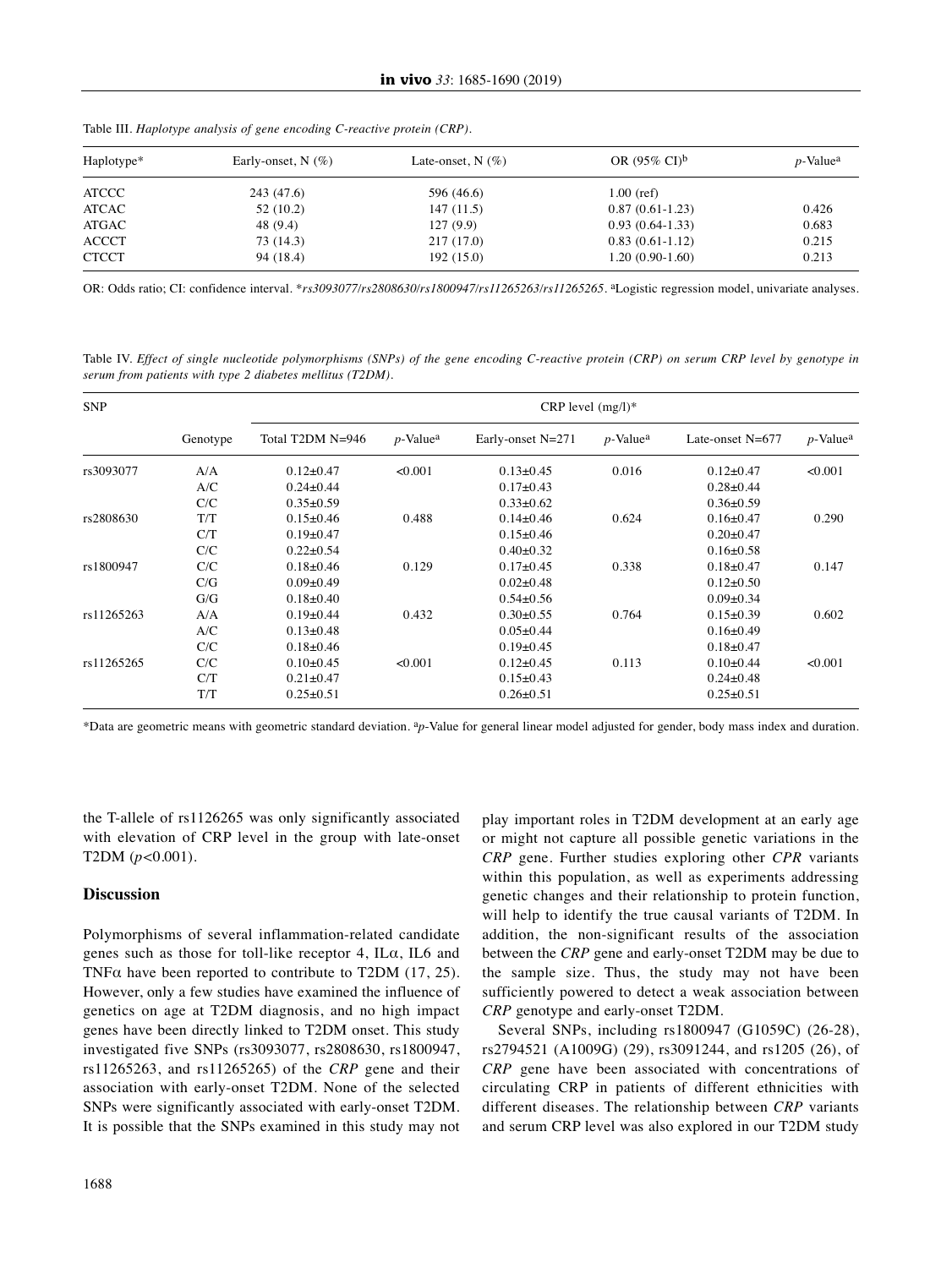population. A significant genetic effect on serum CRP level was observed in this study. SNPs rs3093077 and rs11265265 were associated with CRP level in patients with T2DM. Among these SNPs, rs3093077 was previously reported to be associated with CRP level in different populations, including in Denmark (30), the Framingham Heart Study cohort in America (31), the United Kingdom (32), and Taiwan (33), but not in Italians (34). SNP rs3093077 is located in the 3' flanking region of the CRP gene. It often contains a transcription unit to regulate formation of the 3' end of the message and may also contain enhancers or other protein-binding sites. SNPs in this region of *CRP* have been shown to affect the serum CRP level (29).

Furthermore, studies have shown that obesity can influence CRP concentration by stimulating overexpression of cytokines such as IL6 and TNF $\alpha$  (26). In addition, the effect of gender on CRP level has been shown in previous studies. Sheu *et al.* found that the *CRP* rs2794521 GG genotype was associated with lower serum CRP concentrations in a group of elderly men (29). Hence, we adjusted for the effect of BMI and gender in a multivariate model, and the results showed that the serum CRP level was affected by the *CRP* gene independently. The results highlight the importance of the interplay between genetic and lifestyle factors in phenotypic development of complex traits.

## **Conclusion**

In conclusion, this study provides evidence for the association of serum CRP level and CRP gene polymorphisms in patients with T2DM, although a significant association between polymorphisms of the *CRP* gene and age at T2DM diagnosis was not observed.

## **Conflicts of Interest**

None of the Authors have any financial interests to disclose.

### **Authors' Contributions**

FJ Tsai and WL Liao conceived and supervised all works; YC Huang and WL Liao designed, analyzed and drafted the article; CC Chen, TY Wang, TTH Nguyen, YH Chen, CM Wu, and YW Chang participated interpretation the data. All Authors read and approved the final article.

## **Acknowledgements**

The Authors thank the National Center for Genome Medicine, Taipei, Taiwan for providing support services for data coordination, subject recruitment, and project management.

*Grant support:* This work was supported in part by research grants from China Medical University Hospital (DMR-107-056 and DMR-108-036), Taichung City, Taiwan; and from Academia Sinica (AS-BD-108-9), Taipei City, Taiwan.

#### **References**

- 1 Shaw JE, Sicree RA and Zimmet PZ: Global estimates of the prevalence of diabetes for 2010 and 2030. Diabetes Res Clin Pract *87(1)*: 4-14, 2010. PMID: 19896746. DOI: 10.1016/ j.diabres.2009.10.007
- 2 Koopman RJ, Mainous AG, 3rd, Diaz VA and Geesey ME: Changes in age at diagnosis of type 2 diabetes mellitus in the United States, 1988 to 2000. Ann Fam Med *3(1)*: 60-63, 2005. PMID: 15671192. DOI: 10.1370/afm.214
- 3 Tseng CH, Tseng CP, Chong CK, Huang TP, Song YM, Chou CW, Lai SM, Tai TY and Cheng JC: Increasing incidence of diagnosed type 2 diabetes in Taiwan: Analysis of data from a national cohort. Diabetologia *49(8)*: 1755-1760, 2006. PMID: 16788802. DOI: 10.1007/s00125-006-0314-4
- 4 Chang CH, Shau WY, Jiang YD, Li HY, Chang TJ, Sheu WH, Kwok CF, Ho LT and Chuang LM: Type 2 diabetes prevalence and incidence among adults in Taiwan during 1999-2004: A National Health Insurance data set study. Diabet Med *27(6)*: 636-643, 2010. PMID: 20546280. DOI: 10.1111/j.1464-5491. 2010.03007.x
- 5 Shield JP, Lynn R, Wan KC, Haines L and Barrett TG: Management and 1 year outcome for UK children with type 2 diabetes. Arch Dis Child *94(3)*: 206-209, 2009. PMID: 18838418. DOI: 10.1136/adc.2008.143313
- 6 Hsia Y, Neubert AC, Rani F, Viner RM, Hindmarsh PC and Wong IC: An increase in the prevalence of type 1 and 2 diabetes in children and adolescents: Results from prescription data from a UK general practice database. Br J Clin Pharmacol *67(2)*: 242-249, 2009. PMID: 19260863. DOI: 10.1111/j.1365-2125.2008. 03347.x
- 7 Liao WL, Chen CC, Chang CT, Wu JY, Chen CH, Huang YC, Tsai CH and Tsai FJ: Gene polymorphisms of adiponectin and leptin receptor are associated with early onset of type 2 diabetes mellitus in the Taiwanese population. Int J Obes *36(6)*: 790-796, 2012. PMID: 21931325. DOI: 10.1038/ijo.2011.174
- 8 Bassuk SS and Manson JE: Epidemiological evidence for the role of physical activity in reducing risk of type 2 diabetes and cardiovascular disease. J Appl Physiol *99(3)*: 1193-1204, 2005. PMID: 16103522. DOI: 10.1152/japplphysiol.00160.2005
- 9 Sifnaios E, Mastorakos G, Psarra K, Panagopoulos ND, Panoulis K, Vitoratos N, Rizos D and Creatsas G: Gestational diabetes and T-cell (Th1/Th2/Th17/Treg) immune profile. In Vivo *33(1)*: 31-40, 2019. PMID: 30587599. DOI: 10.21873/invivo.11435
- 10 McCarthy MI and Zeggini E: Genome-wide association studies in type 2 diabetes. Curr Diab Rep *9(2)*: 164-171, 2009. PMID: 19323962. DOI: 10.1007/s11892-009-0027-4
- 11 Lango H, Palmer CN, Morris AD, Zeggini E, Hattersley AT, McCarthy MI, Frayling TM and Weedon MN: Assessing the combined impact of 18 common genetic variants of modest effect sizes on type 2 diabetes risk. Diabetes *57(11)*: 3129-3135, 2008. PMID: 18591388. DOI: 10.2337/db08-0504
- 12 Tsai FJ, Yang CF, Chen CC, Chuang LM, Lu CH, Chang CT, Wang TY, Chen RH, Shiu CF, Liu YM, Chang CC, Chen P, Chen CH, Fann CS, Chen YT and Wu JY: A genome-wide association study identifies susceptibility variants for type 2 diabetes in Han Chinese. PLoS Genet *6(2)*: e1000847, 2010. PMID: 20174558. DOI: 10.1371/journal.pgen.1000847
- 13 Liao WL and Tsai FJ: Personalized medicine in type 2 diabetes. Biomedicine *4*: 8, 2014. PMID: 25520921. DOI: 10.7603/ s40681-014-0008-z